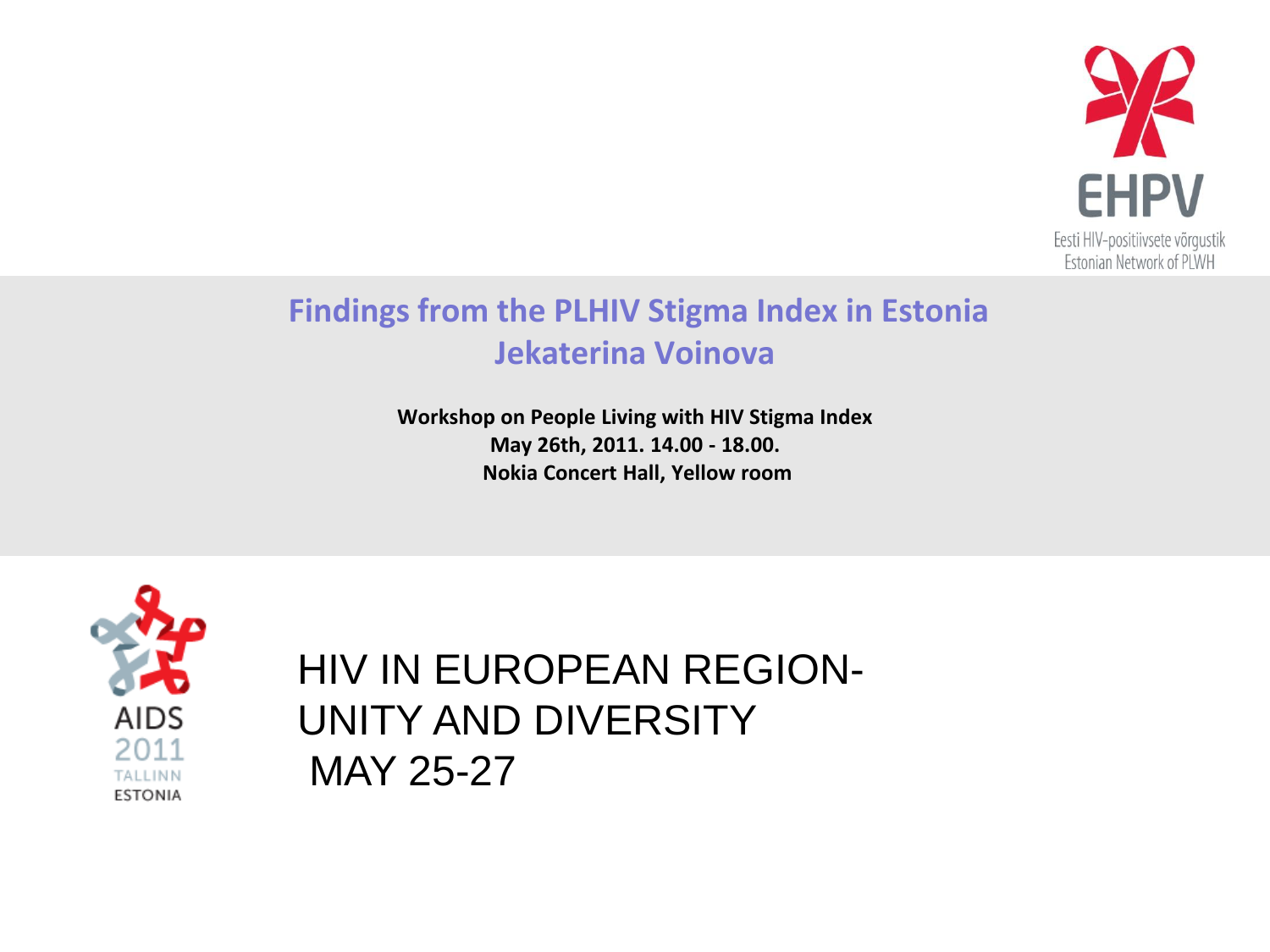### **Acknowledgements**

- 300 People living with HIV who shared their personal feelings, fears, and experiences.
- NGO Convictus Eesti for cooperation and support (interviewing in prisons)
- Infectious disease department in West-Tallinn Central Hospital
- Ministry of Justice
- Julian Hows, program officer GNP+
- Igor Sobolev, Chair of the Board of Estonian Network of PLWH (final report)

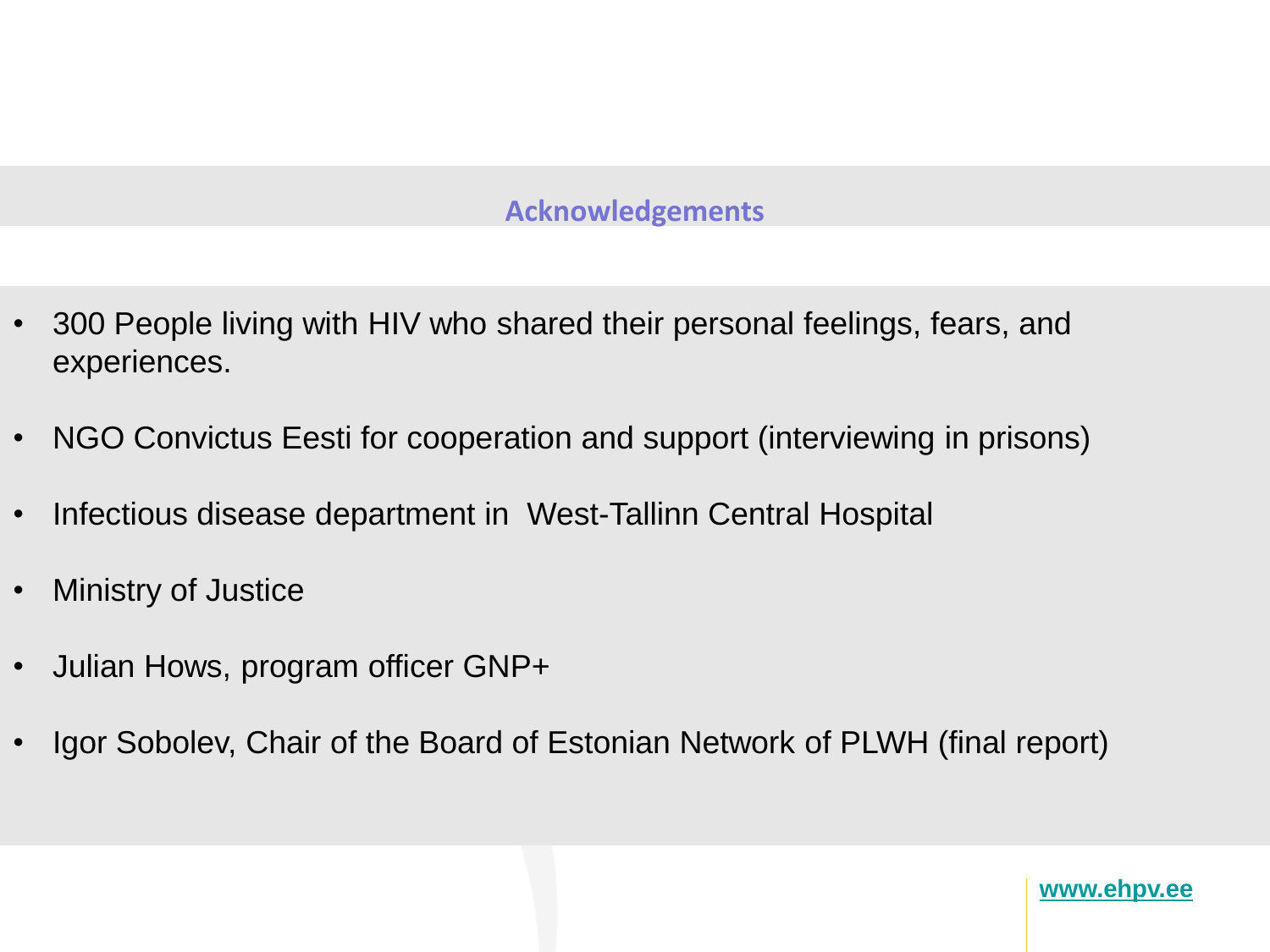## **Thanks**



HIV in Europe supported the research undertaken



Technical support provided by GNP+ for the in country implementation of this research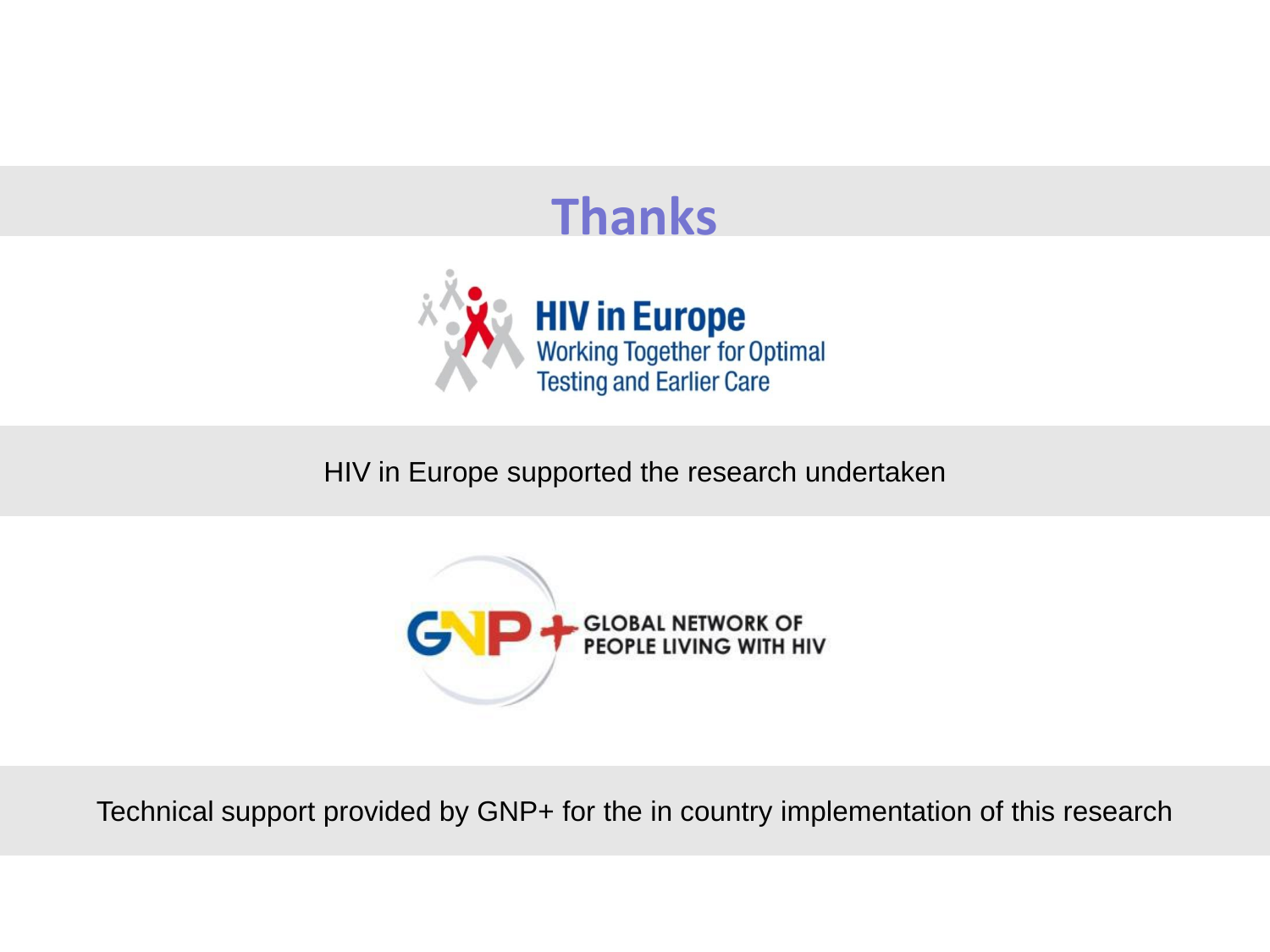## **The People Living with HIV Stigma Index in Estonia 2011**

### **Research conducted by Estonian Network of PLWH, with technical and financial support:**

- **• Global Network of People Living with HIV (GNP +)**
- **• International Community of Women Living with HIV (ICW)**
- **• International Planned Parenthood Federation (IPPF)**
- **• UNAIDS**

**Who are the founding partners of the Index** 

**• HIV in Europe**

**Financially Supported the in country roll-out process, including an additional study incorporated into the Stigma Index focusing on barriers to testing and uptake of care**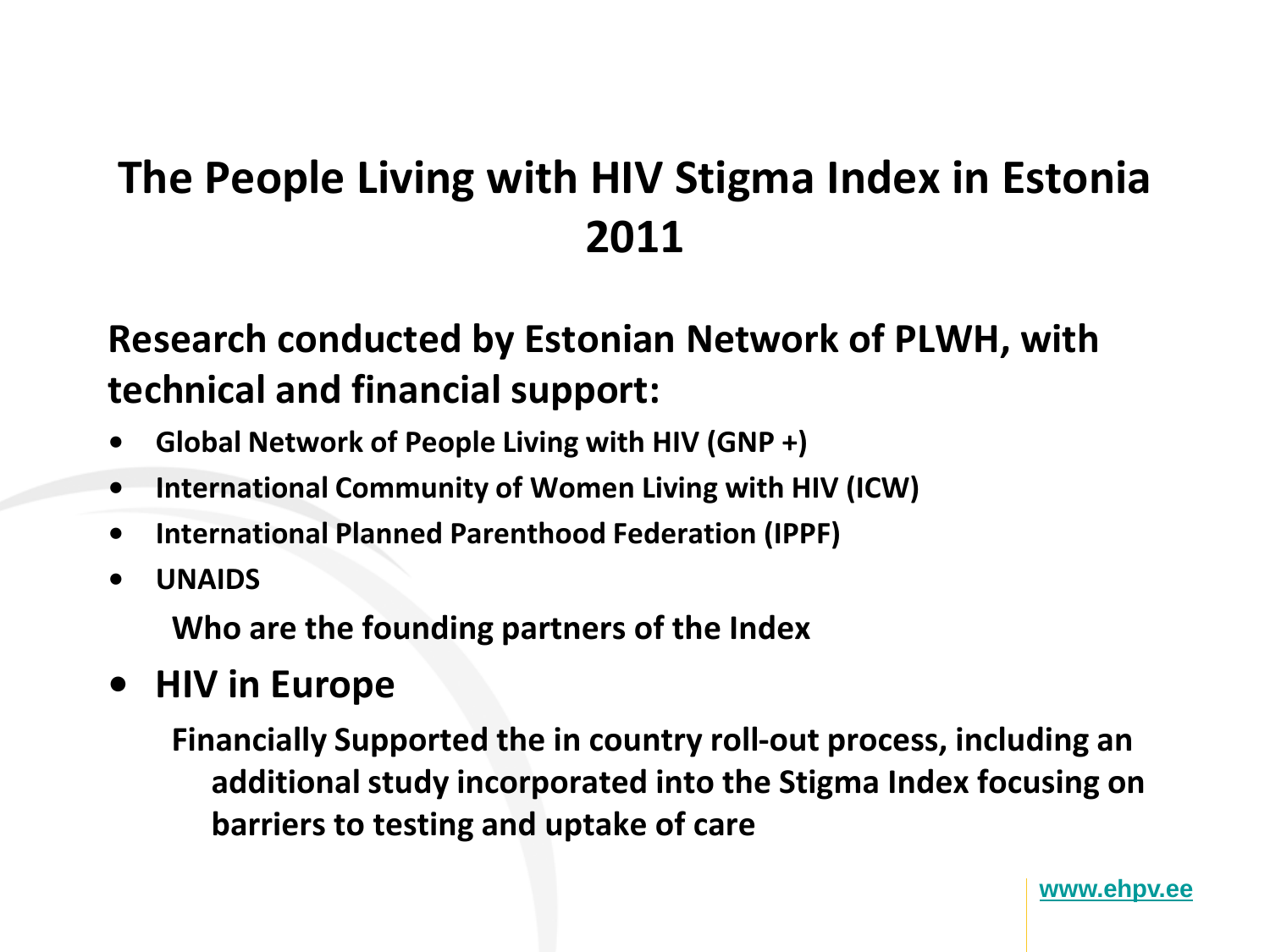## **Methodology**

- **• Globally** 
	- **– The People Living with HIV Stigma Index was developed for and by PLHIV by the founding partners – in consultation with PLHIV worldwide and research institutions**
- **• Nationally** 
	- **– The research protocol was approved by the Tallinn Medical Research Ethics Committee**
	- **– Basic tools - a structured questionnaire and informed consent form in Estonian and Russian languages.**
	- **– Data Collection November-December 2010**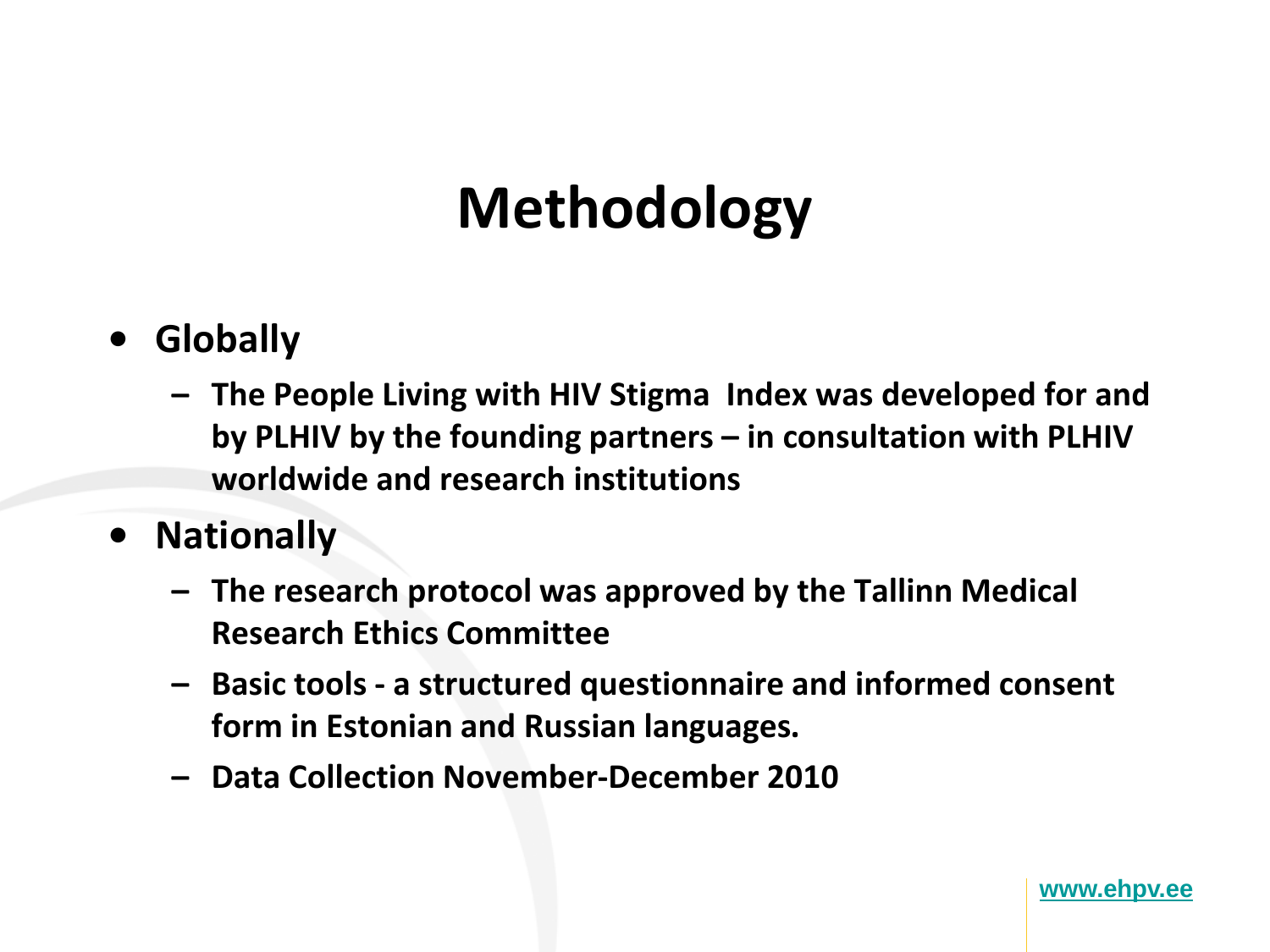## **Methodology**

- **• participatory research process, including `side by side' interviewing**
- **• 8 interviewers (PLWH), 3 Supervisor (PLWH), 2 coordinators (PLWH)**
- **• training for research team:**

**Studying the questionnaire and user guide, training in interviewing and recording cases; guidance for action in complex emotional situations and redirecting people to support and medical services.**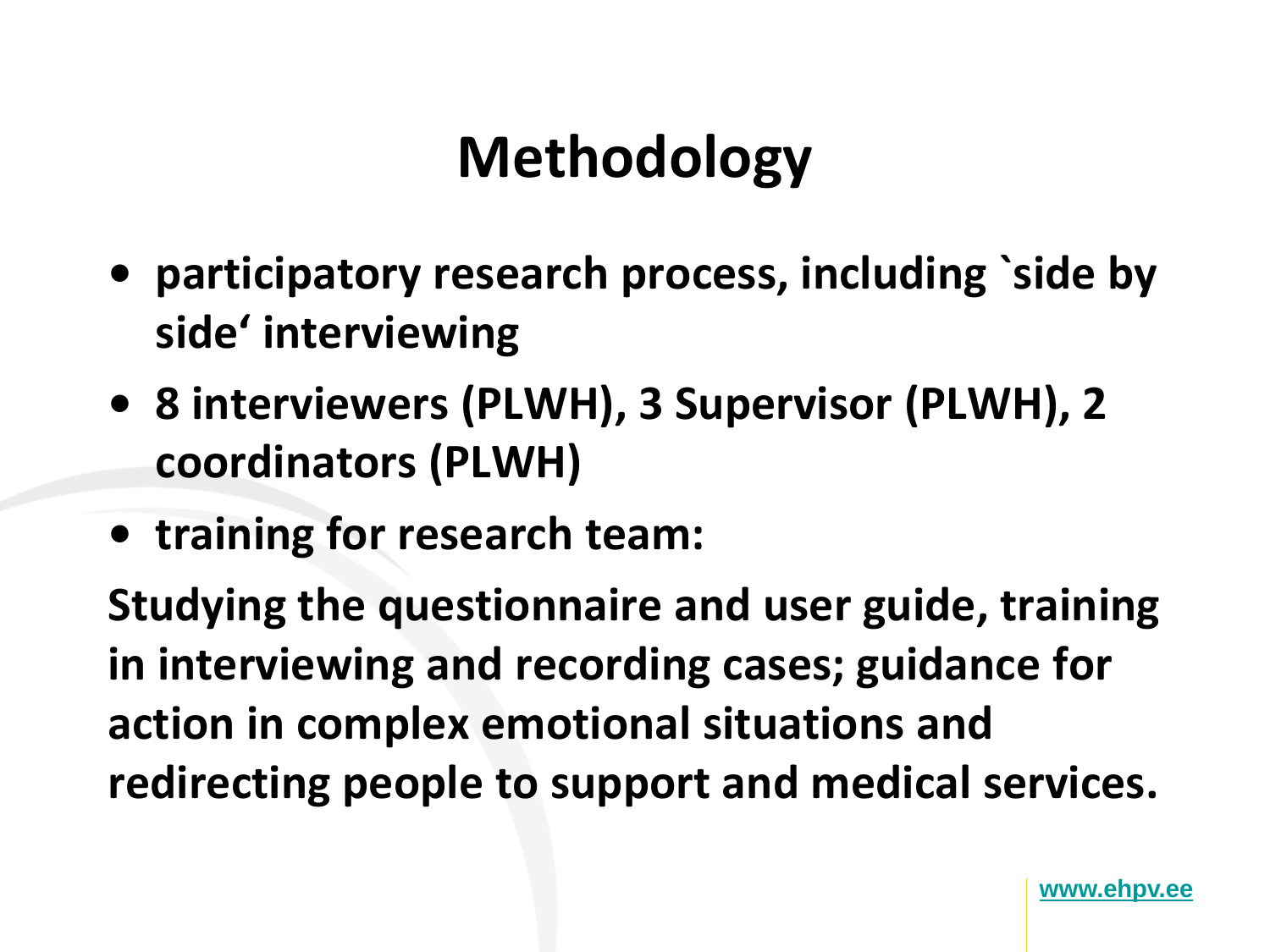## **3-day workshop September 2010**

### **Team building session Evening session on stress management**



**www.gnpplus.net**

**GLOBAL NETWORK OF** PEOPLE LIVING WITH HIV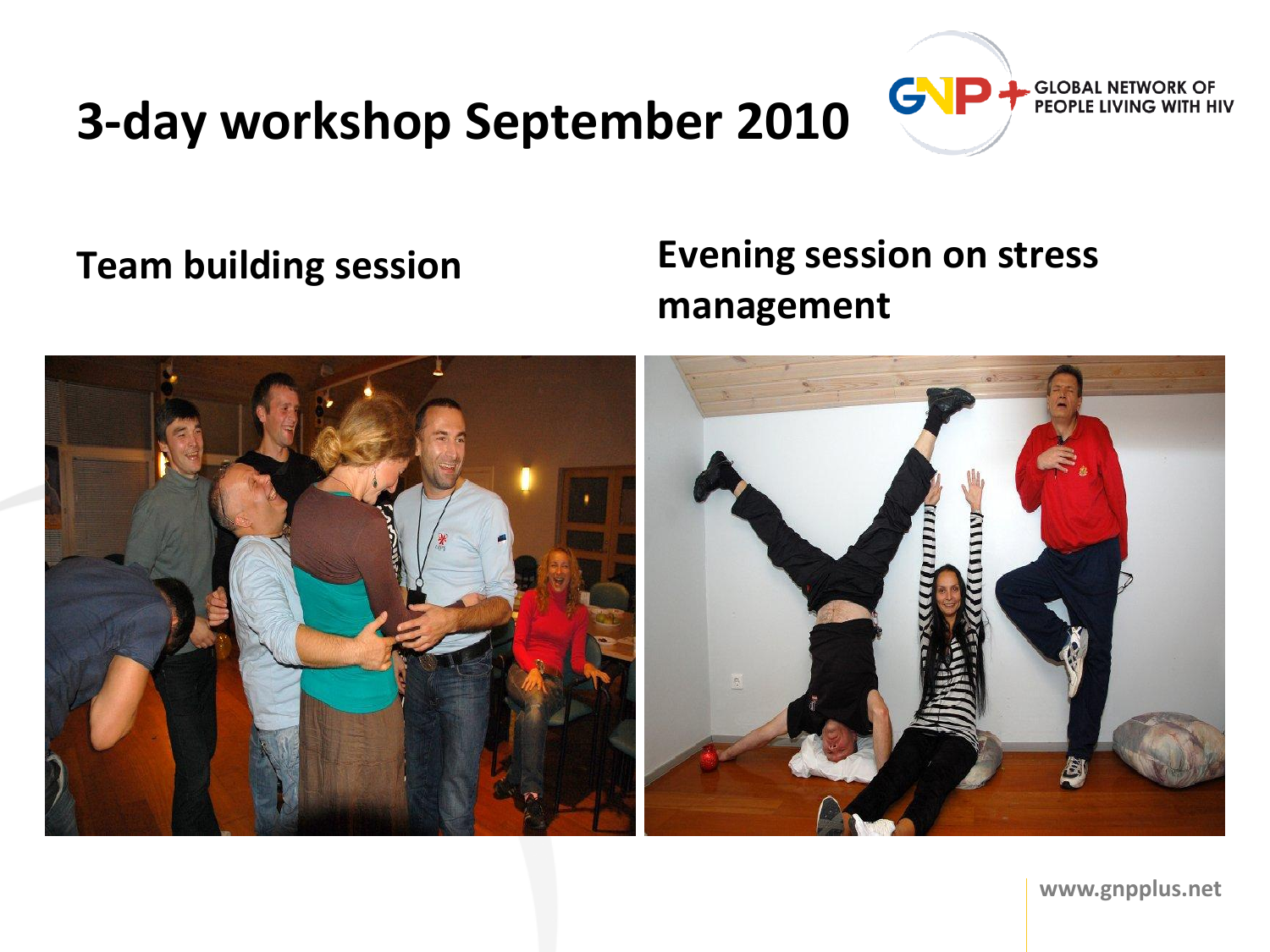# **Sampling**

- **• Tallinn (N=102)**
- **• Tartu (N=24)**
- **• Narva (N=100) Total - 300**
- **• Kohtla-Järve (N=50)**
- **• Tartu prison (N=16)**
- **• Harku prison (N=8)**

**PASW Statistics 10.0 program was used for analysis.**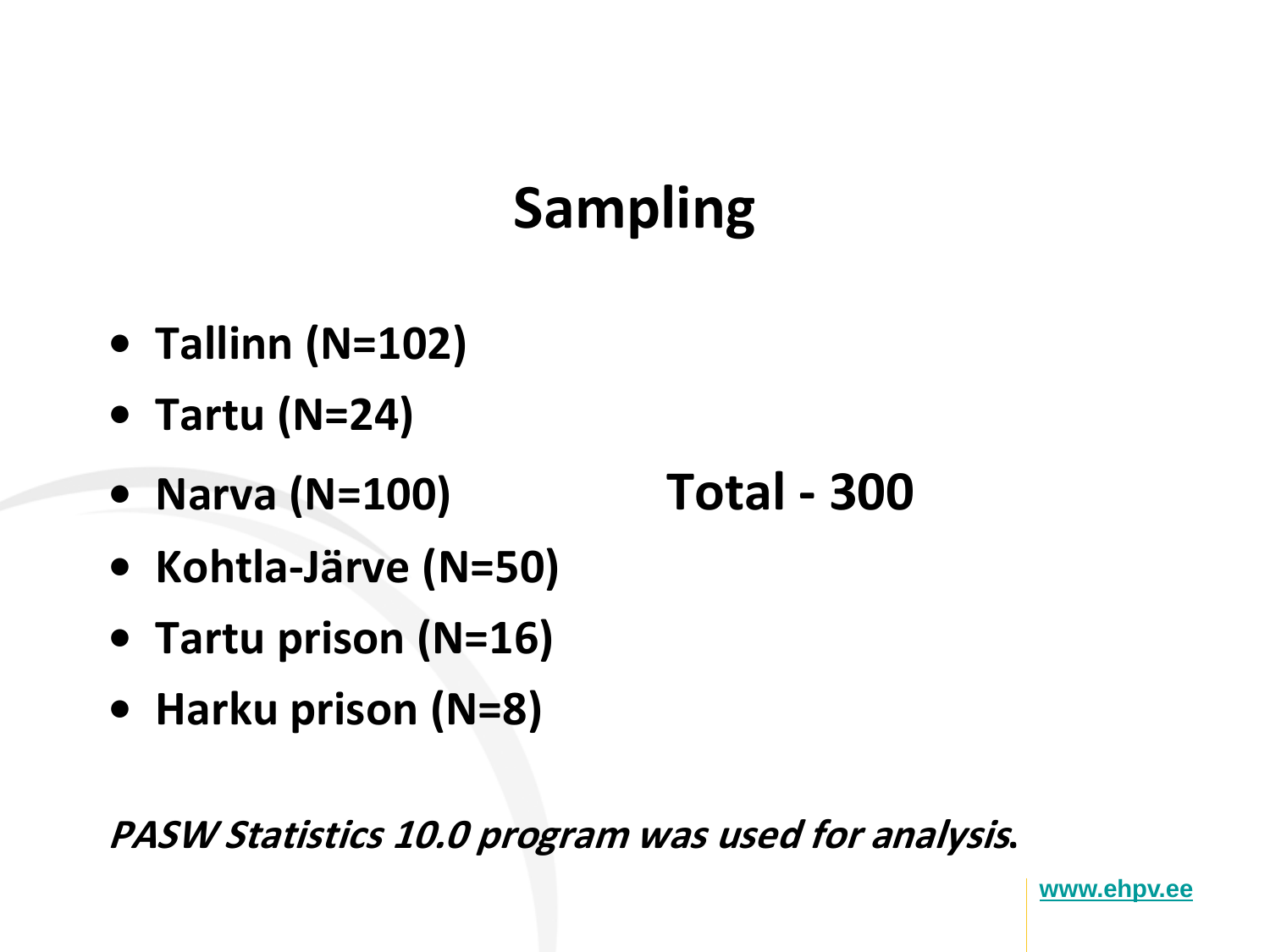## **Age and Sex distribution**

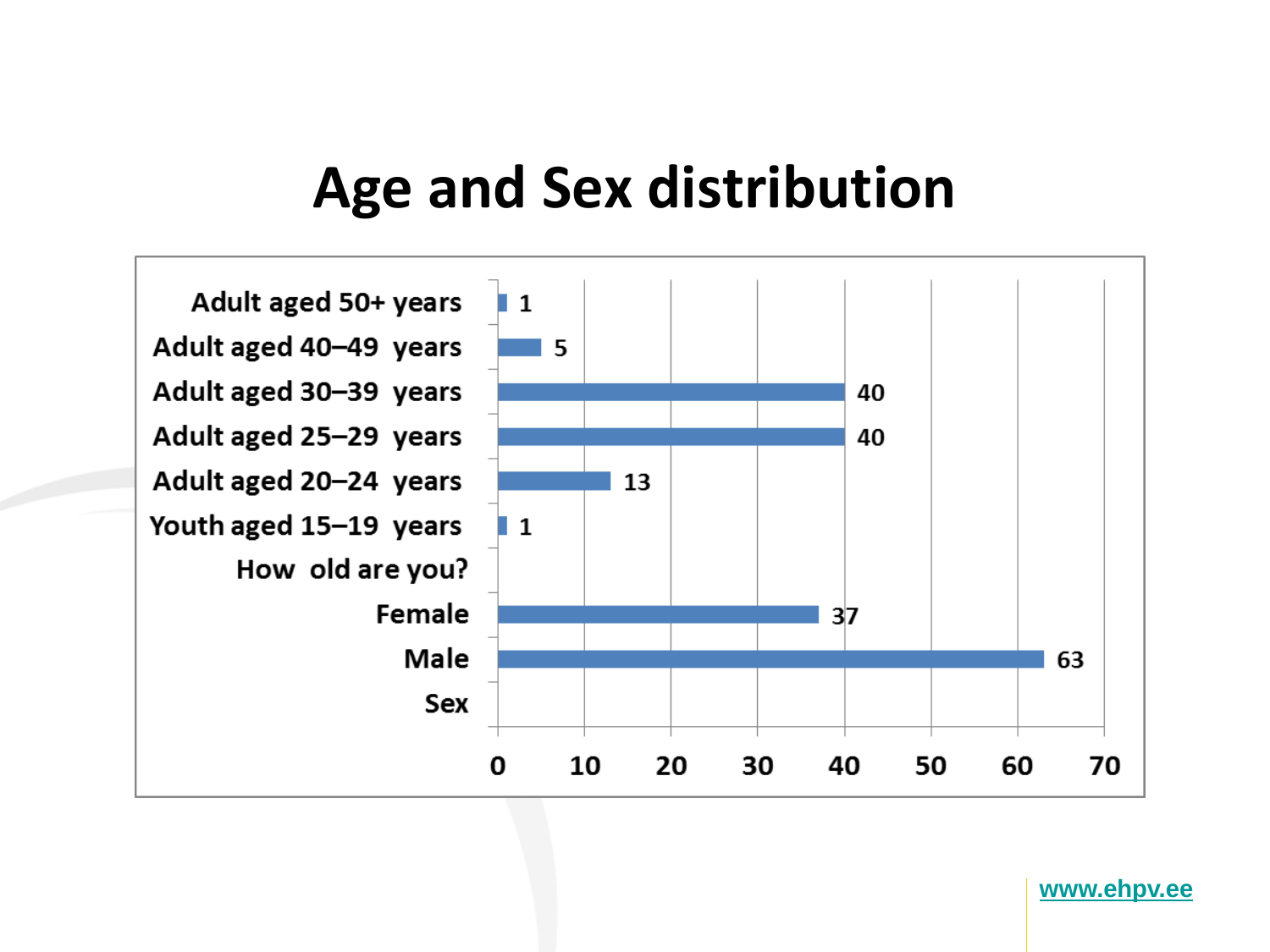## **Distribution of respondents by duration of HIV+ status**

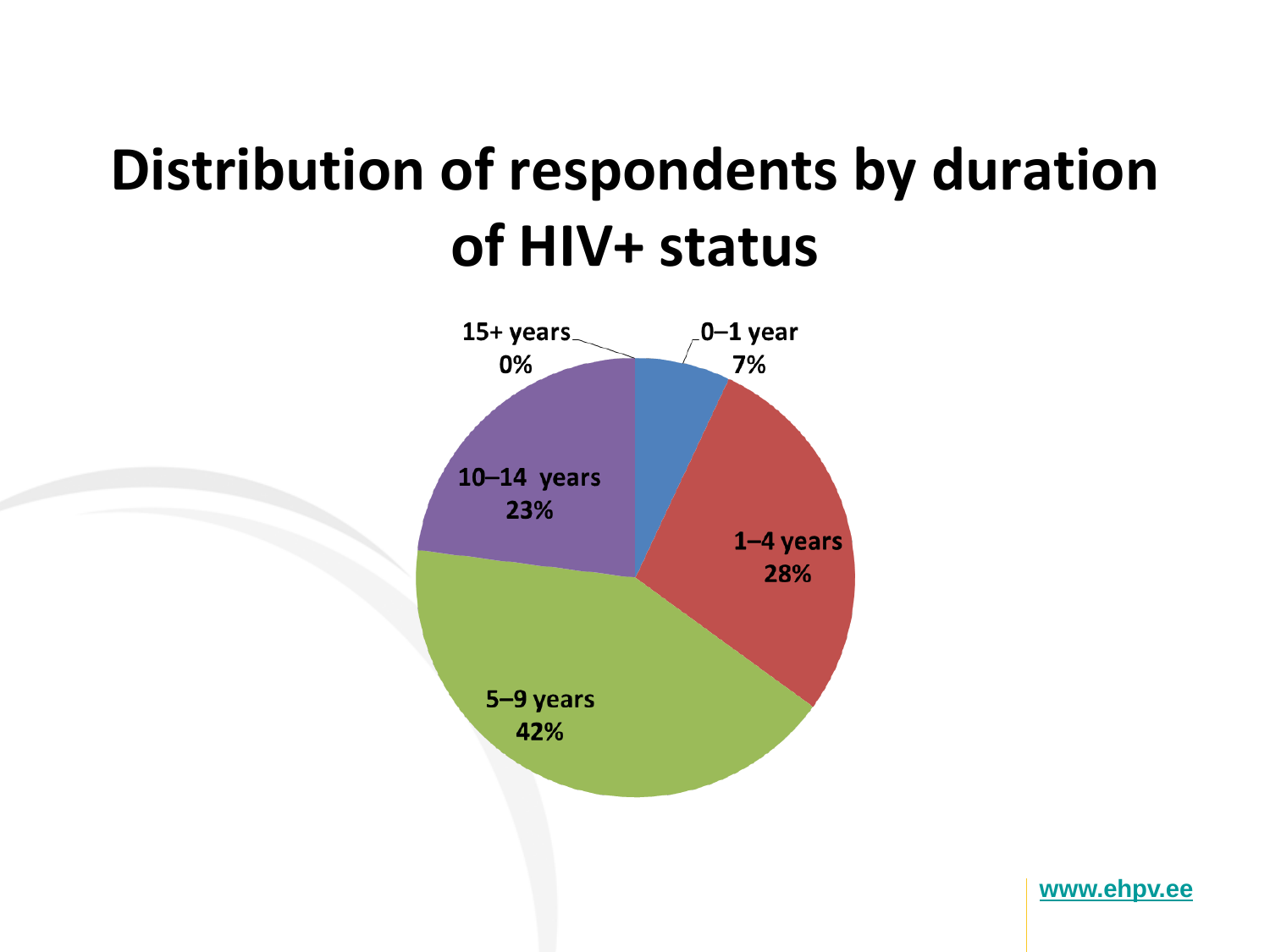# **Finding Respondents**

**we were assisted in finding potential interviewees by:** 

- **• peer counselors**
- **• employees of infectious-disease hospitals**
- **• employees of probation supervision**
- **• employees of syringe exchange programs**
- **• employees of other organizations in Tallinn, Narva, Tartu and Kohtla-Jarve.**

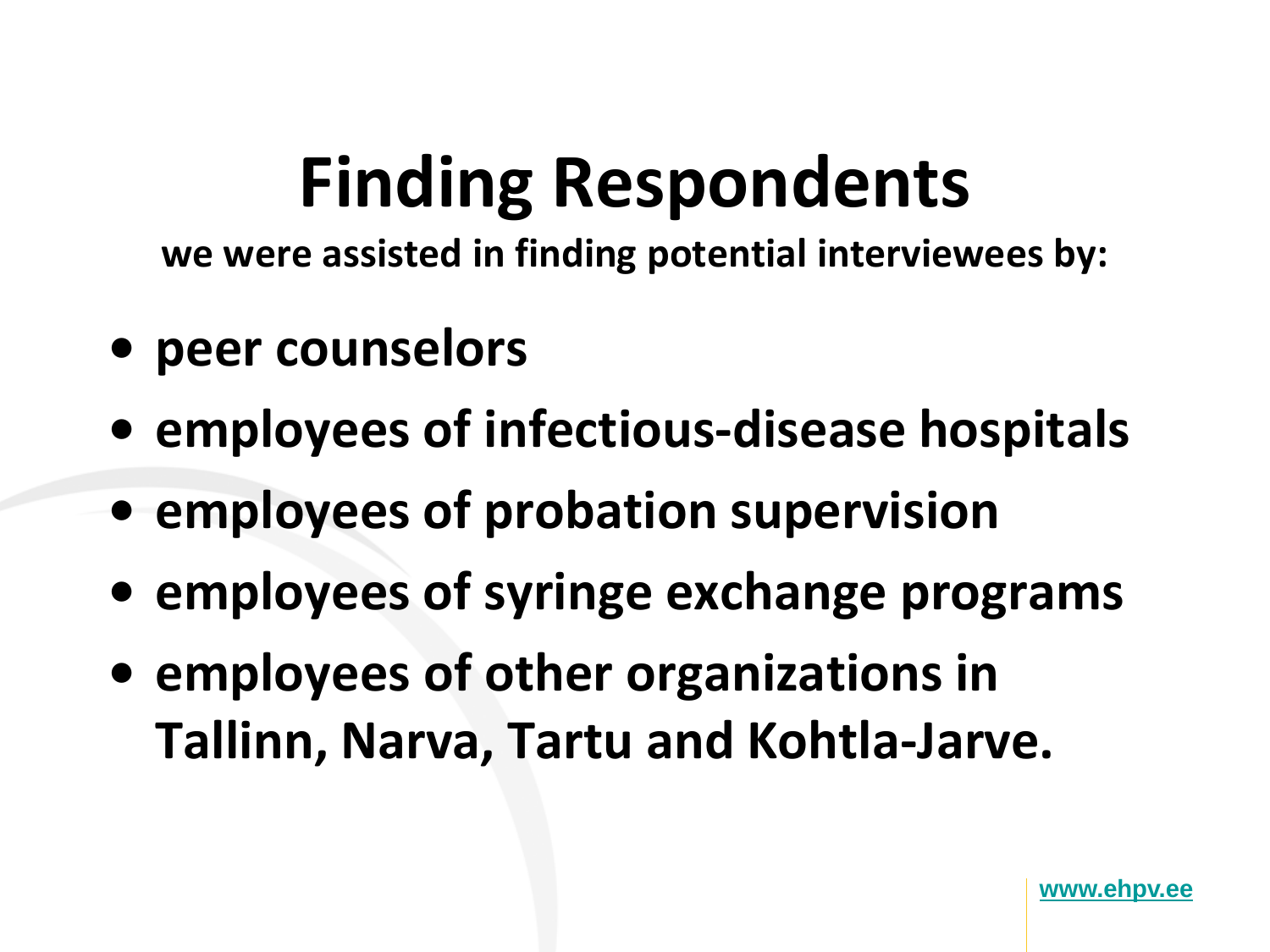# **Results**

- **• psychological and physical violence (23%)**
- **• breaches of confidentiality and fears surrounding possible breaches**
- **• common manifestations of stigma included being the subject of gossiping, oral harassment and threatening behaviour**
- **• internalised stigma:**

**This included self isolation, wishing to give up living, studying, career opportunities, sexual intimacy, and not accessing necessary medical help, making choices not to have or pursue a full family life – including having children**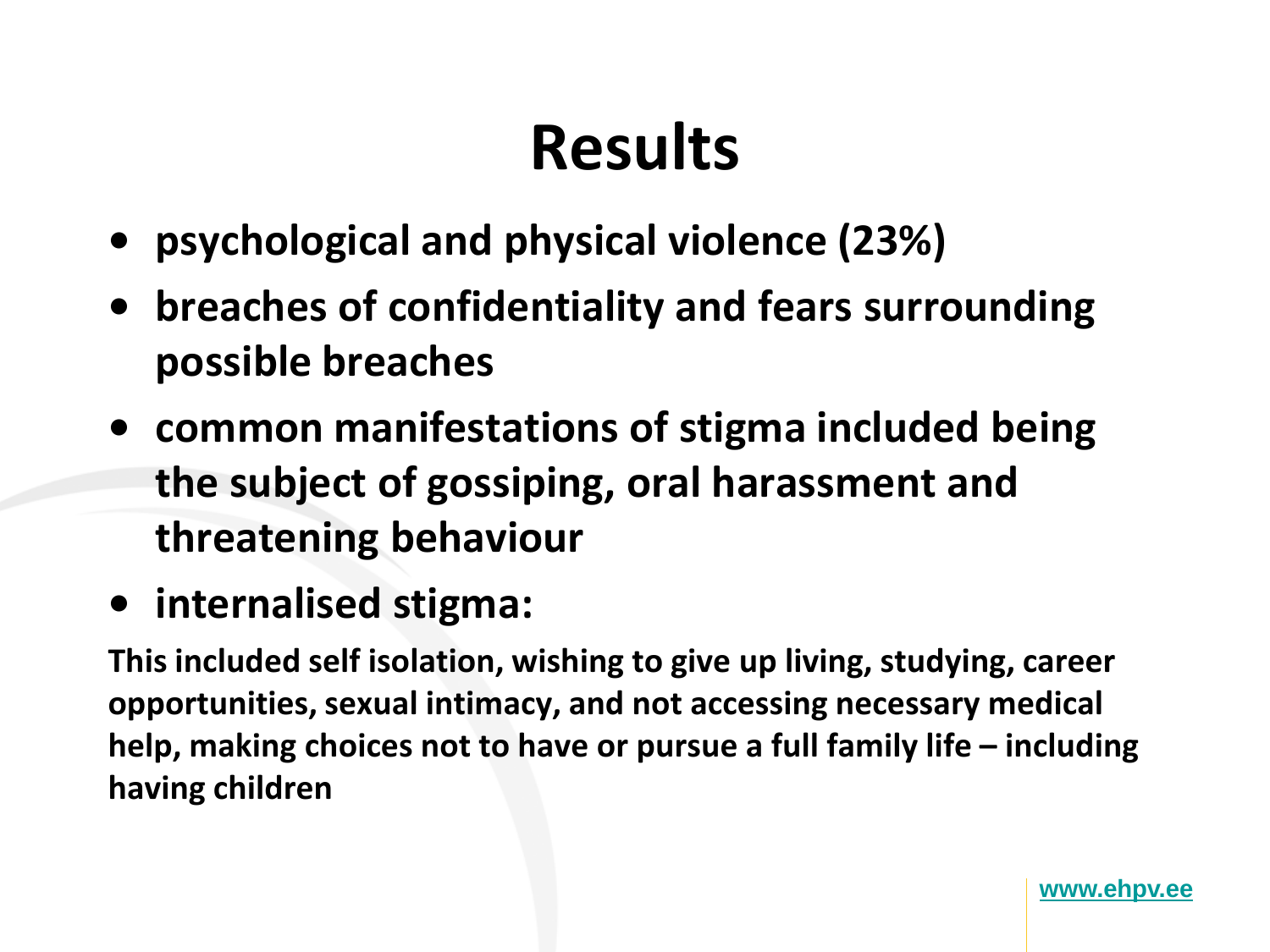# **Initial Conclusions what is needed ?**

- **• access to psycho-emotional and social support**
- **• medical workers should be tutored to keep confidentiality/ be unprejudiced towards PLHIV**
- **• the data and the process used will be utilized to ensure programming and advocacy initiatives result in the implementation of practices and policy that is grounded in the real life experiences and perspectives of people living with HIV.**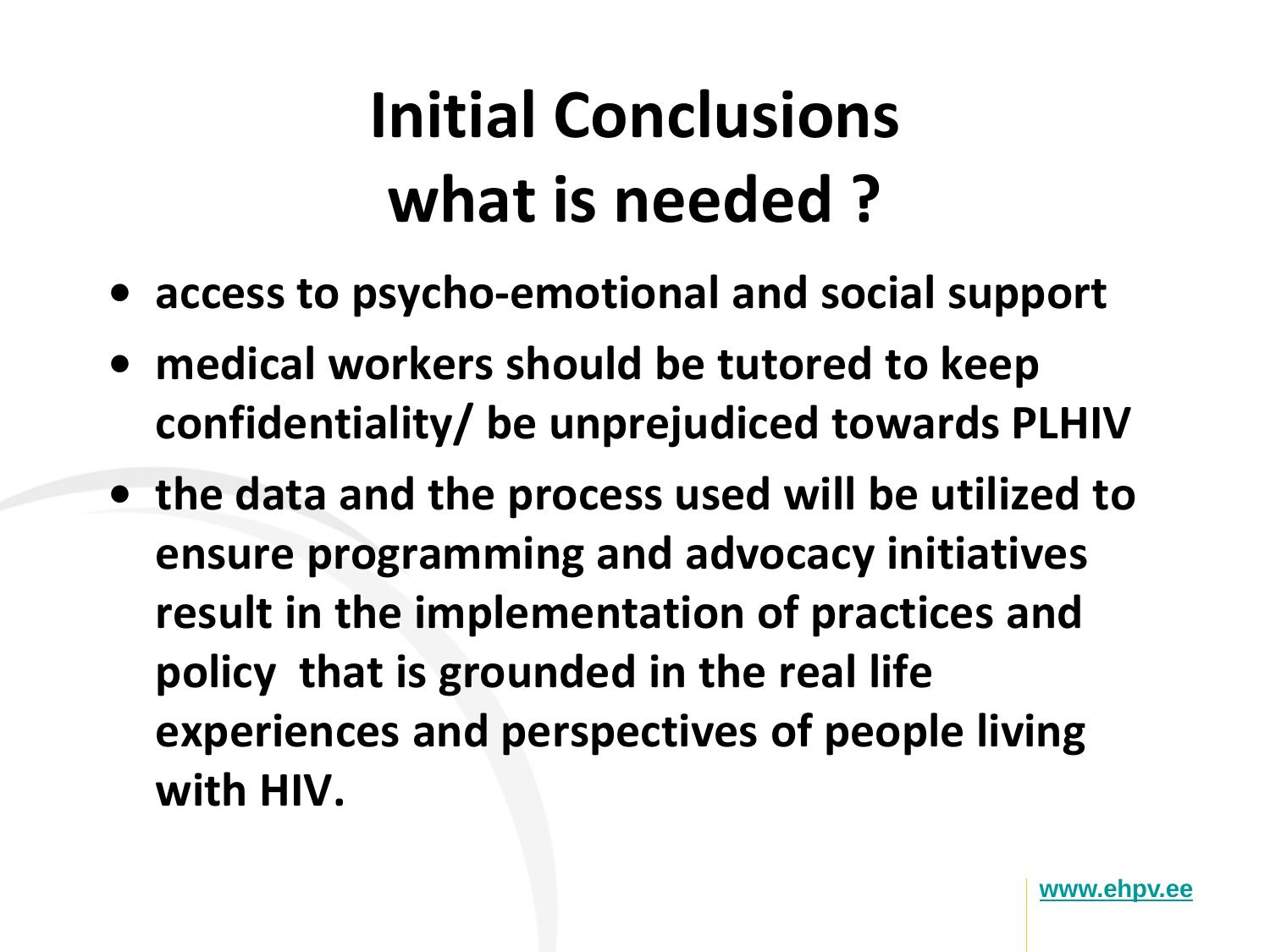# **Thank you for your attention**

- **Estonian Network of PLWH**
- **[ehpv@ehpv.ee](http://www.ehpv.ee/)**
- **[jekaterina.voinova@ehpv.ee](http://www.ehpv.ee/)**
- **[www.ehpv.ee](http://www.ehpv.ee/)**
- **Head office: Mardi 3, 10145, Tallinn**
- **Telephone: (+372) 56506316 (+372) 6410133**
- **Fax: (+372) 6410133**



**[www.ehpv.ee](http://www.ehpv.ee/)**

**GLOBAL NETWORK OF** PEOPLE LIVING WITH HIV